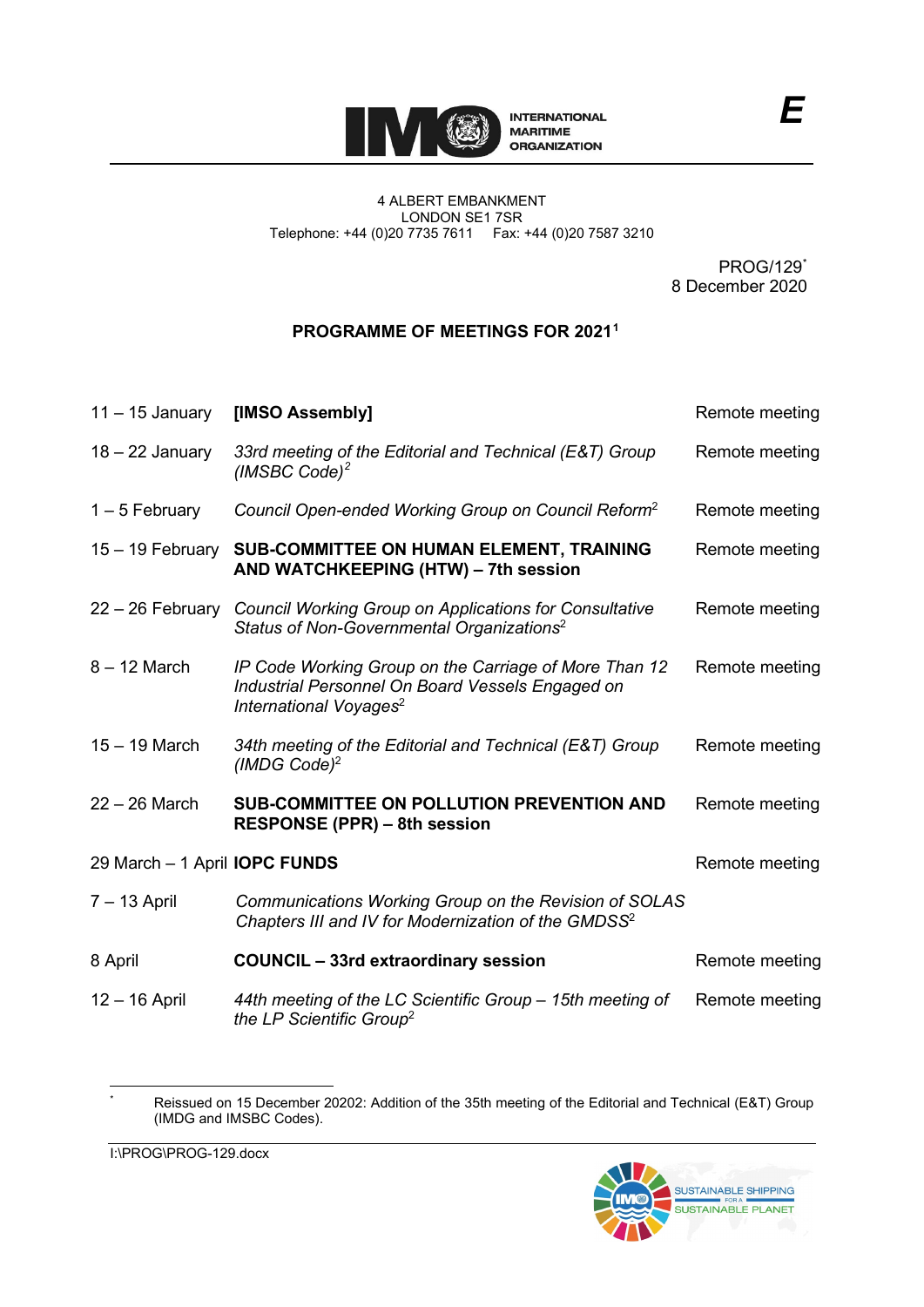| $19 - 23$ April      | <b>SUB-COMMITTEE ON NAVIGATION, COMMUNICATIONS</b> Remote meeting<br>AND SEARCH AND RESCUE (NCSR) - 8th session         |                 |
|----------------------|-------------------------------------------------------------------------------------------------------------------------|-----------------|
| $26 - 29$ April      | <b>IMSO Advisory Committee (IMSO AC) - 45th session</b>                                                                 | Remote meeting  |
| $5 - 14$ May         | <b>MARITIME SAFETY COMMITTEE (MSC) - 103rd session</b>                                                                  | Remote meeting  |
| $24 - 28$ May        | 8th meeting of the Intersessional Working Group on the<br>Reduction of GHG Emissions from Ships <sup>2</sup>            | Remote meeting  |
| $1 - 7$ June         | <b>FACILITATION COMMITTEE (FAL) - 45th session</b>                                                                      | Remote meeting  |
| $9 - 15$ June        | 4th meeting of the Expert Group on Data Harmonization <sup>2</sup>                                                      | Remote meeting  |
| $10 - 17$ June       | <b>MARINE ENVIRONMENT PROTECTION COMMITTEE</b><br>(MEPC) – 76th session                                                 | Remote meeting  |
| $28$ June $- 2$ July | <b>COUNCIL - 125th session</b>                                                                                          | Remote meeting  |
| $5 - 9$ July         | 17th meeting of the Joint IMO/ITU Experts Group on<br>Maritime Radiocommunication Matter <sup>2</sup>                   | Remote meeting  |
| $12 - 16$ July       | <b>SUB-COMMITTEE ON IMPLEMENTATION</b><br>OF IMO INSTRUMENTS (III) - 7th session                                        | Remote meeting  |
| $19 - 21$ July       | <b>IMSO SES Conference</b>                                                                                              | Remote meeting  |
| $26 - 30$ July       | LEGAL COMMITTEE (LEG) - 108th session                                                                                   | Remote meeting  |
|                      | 6 - 10 September SUB-COMMITTEE ON CARRIAGE OF CARGOES AND<br><b>CONTAINERS (CCC) – 7th session</b>                      | To be confirmed |
|                      | 6 - 10 September 28th meeting of the ICAO/IMO Joint Working Group on<br>Search and Rescue <sup>2</sup>                  | Outside IMO HQ  |
|                      | 13-17 September 35th meeting of the Editorial and Technical (E&T) Group<br>(IMDG and IMSBC Codes) <sup>2</sup>          | To be confirmed |
|                      | 20-24 September TECHNICAL COOPERATION COMMITTEE (TC) -<br><b>71st session</b>                                           | To be confirmed |
|                      | 27 - 30 September IMSO ADVISORY COMMITTEE (IMSO AC) - 46th session To be confirmed                                      |                 |
| $4 - 8$ October      | <b>MARITIME SAFETY COMMITTEE (MSC) - 104th session</b> To be confirmed                                                  |                 |
| $11 - 15$ October    | 27th meeting of the Working Group on the Evaluation of<br>Safety and Pollution Hazards of Chemicals (ESPH) <sup>2</sup> | To be confirmed |
| $18 - 22$ October    | 9th meeting of the Intersessional Working Group on<br>Reduction of GHG Emissions from Ships <sup>2</sup>                | To be confirmed |
| $21 - 22$ October    | 13th meeting of the LP Compliance Group <sup>2</sup>                                                                    | To be confirmed |